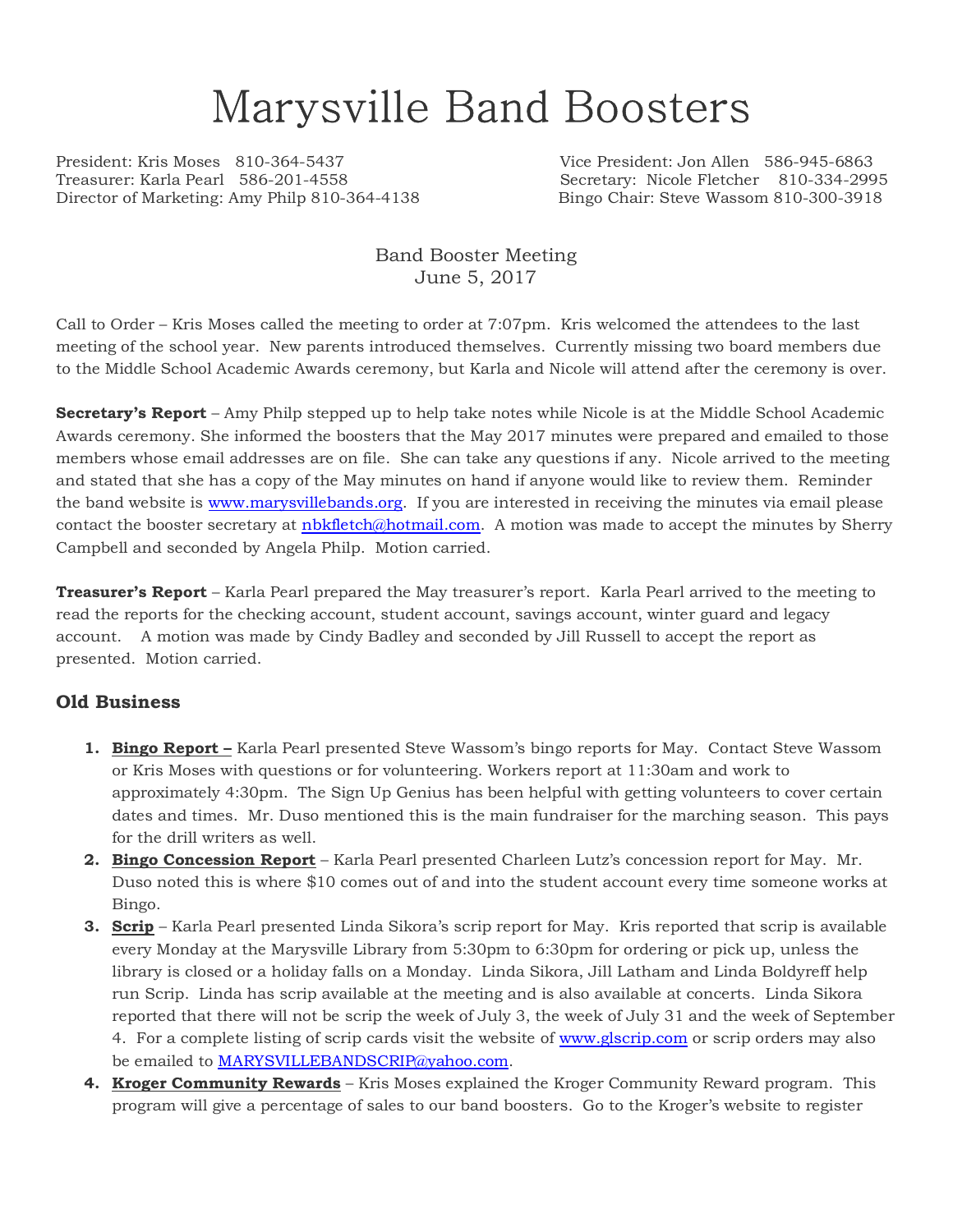online. Use your Kroger Plus card with this program. Our band booster code number is **77936**. It will show on your receipt which program you are supporting. A check is issued from Kroger quarterly. You no longer need to re-enroll on a yearly basis.

www.kroger.com/account/enrollCommunityRewardsNow

- **5. Goodsearch.com** Kristin Sawdon explained the www.goodsearch.com and www.goodshop.com program. Use www.goodsearch.com for your search engine and the band receives a penny for every search. Use www.goodshop.com for your shopping and the band will receive a percentage of your purchases. You must link to Marysville Viking Regiment Booster Club on the tool bar. We make the most money from Goodshop.
- **6. Student Accounts** Linda Sikora has student reports available at the meeting and will have them at the middle school concert on Wednesday. Kris and Karla will help pass out the statements at the middle school concert.
- **7. Color/Winter Guard** Donna Koppel stated the season is starting this Saturday with a practice and a meeting. Mr. Duso requested a spreadsheet of costs associated from last season.
- **8. Uniform/Pillow Fundraiser** Amy Philp reported that pillows are still available for sale. She will have a booth set up at the Art In the Park and is in need of volunteers.
- **9. Dinner and Auction Event** Jill Russell stated she is trying to confirm the date so it doesn't interfere with any other events going on in the area. She is in need of volunteers and meetings will start soon.
- **10. Geranium Sale** Nicole Fletcher reported that the delivery went very smoothly and all flowers even extras were sold. This was the largest sale to date. Thank you to Angela Philp for taking the extras home and selling them.
- **11. Advia Community Advantage Program (CAP)** Kris Moses informed the boosters that we started this fundraiser a year ago and have met the 25 minimum participants required for the reward account. On the band website is a downloadable copy of a simple enrollment form to mail to Advia to sign up. The band booster has the number of **8306** if you are interested in participating. This is a silent fundraiser for the general account for just being a registered booster. We earn points that are then converted into money. So far we have not received any payments.
- **12.Texas Roadhouse** Kris reported we have three fundraisers a year. Everyone received a free appetizer bag at the meeting. Jon Allen will schedule the next date. We are in need of a new chairperson for this fundraiser.
- **13.Jimmy's Custard and Pasty Fundraiser** Kris reported the next fundraiser date is scheduled for August  $28<sup>th</sup>$  from 5:00pm – 8:00pm. No flyer needed. We receive 20% of all profits during that time. Approximately \$250 raised from last event.
- **14.Spaghetti Dinner Chairperson** Mr. Duso reported this fundraiser has evolved throughout the years. Each family is required to sell a certain amount of tickets, or pay money. Leah Spresser is the new chairperson for this fundraiser and will work with Lisa Novy to ensure a smooth transition. She is a 1997 graduate of Marysville High School and played the flute. The next date for this Homecoming event is September  $22<sup>nd</sup>$ . There is a signup sheet for volunteers and will send out a Sign Up Genius request.

#### **New Business**

**1. Mum Sale** –Kris reported that Kristen Braun is the current chair and we will need a new one to shadow her since her daughter will be a senior next school year. Sell dates are August  $21^{st}$  – September 6<sup>th</sup>. Order forms will be given out at the onsite high school band camps. Kris also has a signup sheet for volunteers. Delivery will be at Pilgrim Lutheran Church normally either the first or second week of October.